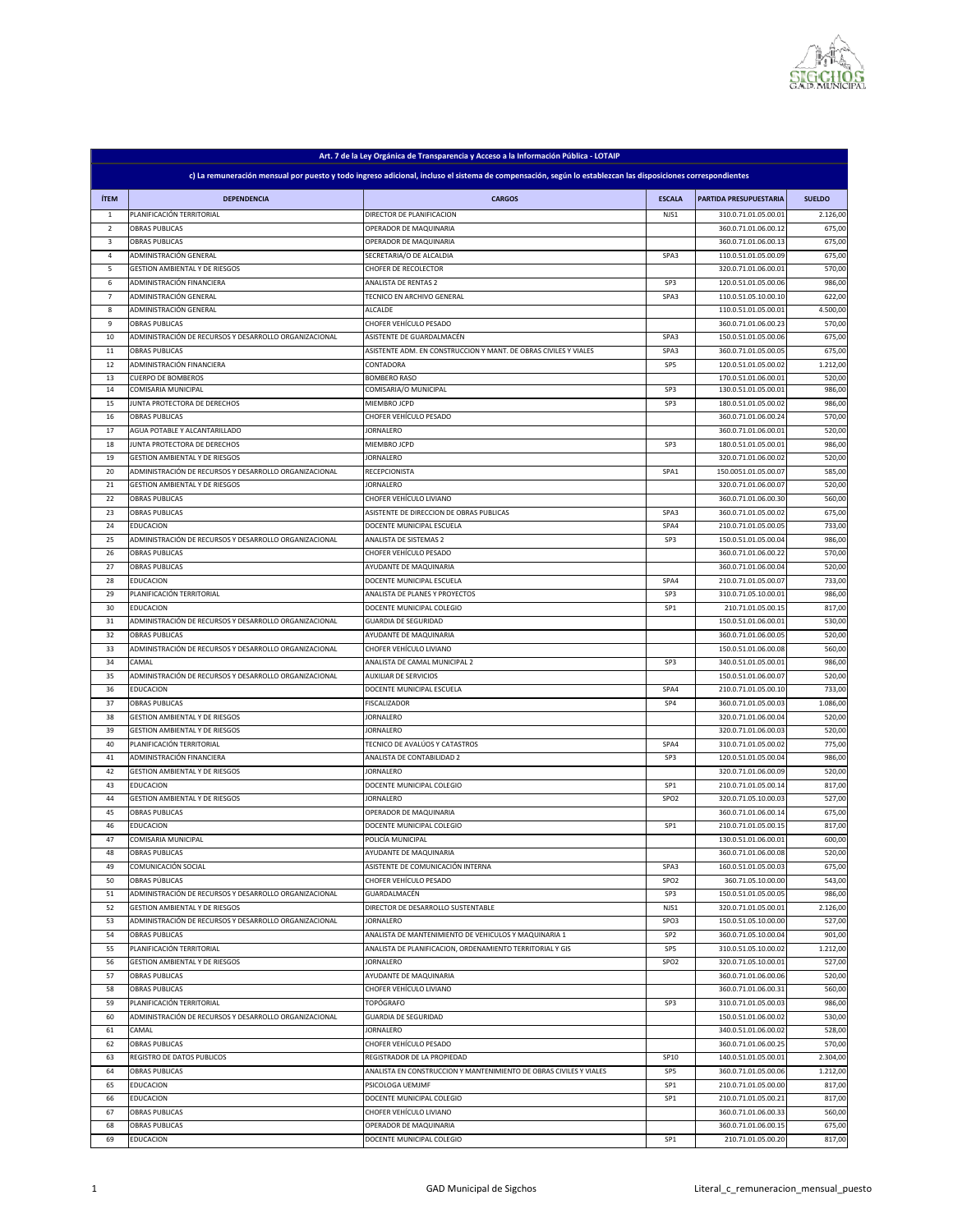

| 70  | ADMINISTRACIÓN FINANCIERA                              | ANALISTA DE PRESUPUESTO 3                          | SP4              | 120.0.51.01.05.00.08 | 1.086,00 |
|-----|--------------------------------------------------------|----------------------------------------------------|------------------|----------------------|----------|
|     |                                                        |                                                    |                  |                      |          |
| 71  | <b>EDUCACION</b>                                       | DOCENTE MUNICIPAL COLEGIO                          | SP1              | 210.0.71.01.05.00.13 | 817,00   |
| 72  | <b>EDUCACION</b>                                       | <b>INSPECTOR UEMJMF</b>                            | SP1              | 210.71.01.05.00.17   | 817,00   |
| 73  | <b>OBRAS PUBLICAS</b>                                  | AYUDANTE DE MAQUINARIA                             |                  | 360.0.71.01.06.00.07 | 520,00   |
| 74  | ADMINISTRACIÓN DE RECURSOS Y DESARROLLO ORGANIZACIONAL | ANALISTA EN SEGURIDAD Y SALUD OCUPACIONAL 2        | SP3              | 150.0.51.01.05.00.11 | 986,00   |
| 75  | <b>OBRAS PUBLICAS</b>                                  | OPERADOR DE MAQUINARIA                             |                  | 360.0.71.01.06.00.16 | 675,00   |
| 76  | <b>OBRAS PUBLICAS</b>                                  | CHOFER VEHÍCULO PESADO                             |                  | 360.0.71.01.06.00.26 | 570,00   |
| 77  | <b>REGISTRO DE DATOS PUBLICOS</b>                      | OFICIAL DE CUMPLIMIENTO                            | SP3              |                      |          |
|     |                                                        |                                                    |                  | 140.0.51.01.05.00.02 | 986,00   |
| 78  | <b>EDUCACION</b>                                       | ASISTENTE ADMINISTRATIVO UEJMF                     | SPA3             | 210.0.71.01.05.00.04 | 675,00   |
| 79  | COMUNICACIÓN SOCIAL                                    | ASISTENTE DE COMUNICACIÓN EXTERNA                  | SPA3             | 160.0.51.01.05.00.04 | 675,00   |
| 80  | ADMINISTRACIÓN DE RECURSOS Y DESARROLLO ORGANIZACIONAL | GUARDIA DE SEGURIDAD                               |                  | 150.0.51.01.06.00.03 | 530,00   |
| 81  | <b>OBRAS PUBLICAS</b>                                  | OPERADOR DE MAQUINARIA                             |                  | 360.0.71.01.06.00.17 | 675,00   |
| 82  | ADMINISTRACIÓN GENERAL                                 | SECRETARIO GENERAL                                 | NJS1             | 110.0.51.01.05.00.08 | 2.126,00 |
| 83  | <b>EDUCACION</b>                                       | DOCENTE MUNICIPAL ESCUELA                          | SPA3             | 210.0.71.01.05.00.00 | 733,00   |
|     |                                                        |                                                    |                  |                      |          |
| 84  | ADMINISTRACIÓN DE RECURSOS Y DESARROLLO ORGANIZACIONAL | ANALISTA DE TALENTO HUMANO 2                       | SP3              | 150.0.51.01.05.00.02 | 986,00   |
| 85  | <b>REGISTRO DE DATOS PUBLICOS</b>                      | ASISTENTE ADMINISTRATIVO                           | SPA3             | 140.0.51.01.05.00.03 | 622,00   |
| 86  | PLANIFICACIÓN TERRITORIAL                              | ASISTENTE ADMINISTRATIVO                           | SPA3             | 310.0.71.01.05.00.04 | 675,00   |
| 87  | <b>OBRAS PUBLICAS</b>                                  | OPERADOR DE MAQUINARIA                             |                  | 360.0.71.01.06.00.18 | 675,00   |
| 88  | <b>COMISARIA MUNICIPAL</b>                             | POLICÍA MUNICIPAL                                  |                  | 130.0.51.01.06.00.02 | 596,00   |
| 89  | <b>OBRAS PUBLICAS</b>                                  | OPERADOR DE MAQUINARIA                             |                  | 360.0.71.01.06.00.19 | 675,00   |
|     |                                                        |                                                    |                  |                      |          |
| 90  | ADMINISTRACIÓN DE RECURSOS Y DESARROLLO ORGANIZACIONAL | JORNALERO                                          |                  | 150.0.51.01.06.00.10 | 520,00   |
| 91  | AGUA POTABLE Y ALCANTARILLADO                          | JORNALERO                                          |                  | 360.0.71.01.06.00.04 | 520,00   |
| 92  | ADMINISTRACIÓN DE RECURSOS Y DESARROLLO ORGANIZACIONAL | AUXILIAR DE SERVICIOS                              |                  | 150.0.51.01.06.00.06 | 520,00   |
| 93  | AGUA POTABLE Y ALCANTARILLADO                          | PEÓN DE ALCANTARILLA                               |                  | 360.0.71.01.06.00.02 | 520,00   |
| 94  | <b>EDUCACION</b>                                       | DOCENTE MUNICIPAL ESCUELA                          | SPA3             | 210.0.71.01.05.00.11 | 733,00   |
| 95  | <b>OBRAS PUBLICAS</b>                                  | CHOFER VEHÍCULO PESADO                             |                  | 360.0.71.01.06.00.28 | 570,00   |
| 96  | <b>OBRAS PUBLICAS</b>                                  | AYUDANTE DE MAQUINARIA                             |                  | 360.0.71.01.06.00.03 | 520,00   |
|     |                                                        |                                                    |                  |                      |          |
| 97  | <b>OBRAS PUBLICAS</b>                                  | JORNALERO                                          | SPO <sub>2</sub> | 320.0.71.05.10.00.02 | 527,00   |
| 98  | <b>GESTION AMBIENTAL Y DE RIESGOS</b>                  | JORNALERO                                          |                  | 320.0.71.01.06.00.08 | 520,00   |
| 99  | <b>CUERPO DE BOMBEROS</b>                              | <b>BOMBERO RASO</b>                                | SPO <sub>2</sub> | 170.0.51.05.10.00.01 | 527,00   |
| 100 | ADMINISTRACIÓN DE RECURSOS Y DESARROLLO ORGANIZACIONAL | <b>GUARDIA DE SEGURIDAD</b>                        |                  | 150.0.51.01.06.00.05 | 530,00   |
| 101 | <b>GESTION AMBIENTAL Y DE RIESGOS</b>                  | <b>JORNALERO</b>                                   |                  | 320.0.71.01.06.00.06 | 520,00   |
| 102 | ADMINISTRACIÓN GENERAL                                 |                                                    |                  | 110.0.51.01.06.00.01 |          |
|     |                                                        | CHOFER ALCALDIA                                    |                  |                      | 560,00   |
| 103 | <b>EDUCACION</b>                                       | DOCENTE MUNICIPAL COLEGIO                          | SP1              | 210.0.71.01.05.00.16 | 817,00   |
| 104 | <b>CUERPO DE BOMBEROS</b>                              | <b>BOMBERO RASO</b>                                | SPO <sub>2</sub> | 170.0.51.05.10.00.02 | 527,00   |
| 105 | <b>EDUCACION</b>                                       | AUXILIAR DE SERVICIOS                              |                  | 210.0.71.01.06.00.01 | 520,00   |
| 106 | <b>CUERPO DE BOMBEROS</b>                              | <b>CHOFER</b>                                      |                  | 170.0.51.01.06.00.02 | 560,00   |
| 107 | <b>OBRAS PUBLICAS</b>                                  | JORNALERO                                          |                  | 360.0.71.01.06.00.02 | 520,00   |
| 108 | <b>OBRAS PUBLICAS</b>                                  | AYUDANTE DE MAQUINARIA                             |                  | 360.0.71.01.06.00.09 | 520,00   |
|     |                                                        |                                                    |                  |                      |          |
| 109 | <b>OBRAS PUBLICAS</b>                                  | OPERADOR DE MAQUINARIA                             |                  | 360.0.71.01.06.00.20 | 675,00   |
| 110 | <b>OBRAS PUBLICAS</b>                                  | CHOFER VEHÍCULO LIVIANO                            |                  | 360.0.71.01.06.00.32 | 560,00   |
| 111 | CAMAL                                                  | JORNALERO                                          |                  | 340.0.51.01.06.00.01 | 520,00   |
| 112 | <b>OBRAS PUBLICAS</b>                                  | MECANICO                                           |                  | 360.0.71.01.06.00.36 | 548,00   |
| 113 | <b>TURISMO Y DEPORTE</b>                               | ANALISTA EN TURISMO Y DEPORTE 2                    | SP3              | 220.0.71.01.05.00.01 | 986,00   |
| 114 | ADMINISTRACIÓN DE RECURSOS Y DESARROLLO ORGANIZACIONAL | ANALISTA DE SERVICIOS Y ADMINISTRACION DE RECURSOS | SP1              | 150.0.51.01.05.00.10 | 817,00   |
|     |                                                        |                                                    |                  |                      |          |
| 115 | <b>OBRAS PUBLICAS</b>                                  | CHOFER VEHÍCULO LIVIANO                            |                  | 360.0.71.01.06.00.34 | 560,00   |
| 116 | ADMINISTRACIÓN FINANCIERA                              | ANALISTA DE CONTABILIDAD                           | SP1              | 120.0.51.01.05.00.05 | 817,00   |
| 117 | ADMINISTRACIÓN FINANCIERA                              | DIRECTOR FINANCIERO                                | NJS1             | 120.0.51.01.05.00.01 | 2.126,00 |
| 118 | <b>OBRAS PUBLICAS</b>                                  | ALBAÑIL                                            |                  | 360.0.71.01.06.00.37 | 531,00   |
| 119 | <b>GESTION AMBIENTAL Y DE RIESGOS</b>                  | ANALISTA AMBIENTAL Y DE RIESGOS 2                  | SP3              | 320.0.71.01.05.00.00 | 986,00   |
| 120 | <b>OBRAS PUBLICAS</b>                                  | CHOFER VEHÍCULO PESADO                             |                  | 360.0.71.01.06.00.27 | 570,00   |
| 121 | ADMINISTRACIÓN FINANCIERA                              | TESORERA                                           | SP <sub>5</sub>  | 120.0.51.01.05.00.03 | 1.212,00 |
|     |                                                        |                                                    |                  |                      |          |
| 122 | ADMINISTRACIÓN GENERAL                                 | PROCURADOR SINDICO                                 | NJS1             | 110.0.51.01.05.00.07 | 2.126,00 |
| 123 | <b>OBRAS PUBLICAS</b>                                  | OPERADOR DE MAQUINARIA                             |                  | 360.0.71.01.06.00.21 | 675,00   |
| 124 | ADMINISTRACIÓN DE RECURSOS Y DESARROLLO ORGANIZACIONAL | <b>ANALISTA DE COMPRAS PUBLICAS 2</b>              | SP3              | 150.0.51.01.05.00.03 | 986,00   |
| 125 | ADMINISTRACIÓN DE RECURSOS Y DESARROLLO ORGANIZACIONAL | <b>GUARDIA</b>                                     |                  | 150.0.51.01.06.00.04 | 530,00   |
| 126 | <b>OBRAS PUBLICAS</b>                                  | AYUDANTE DE MAQUINARIA                             |                  | 360.0.71.01.06.00.10 | 520,00   |
| 127 | ADMINISTRACIÓN DE RECURSOS Y DESARROLLO ORGANIZACIONAL | CHOFER VEHICULO LIVIANO                            | SPO3             | 150.0.51.05.10.00.02 | 543,00   |
|     |                                                        |                                                    |                  |                      |          |
| 128 | <b>EDUCACION</b>                                       | DOCENTE MUNICIPAL ESCUELA                          | SPA4             | 210.0.71.01.05.00.06 | 733,00   |
| 129 | <b>GESTION AMBIENTAL Y DE RIESGOS</b>                  | <b>JORNALERO</b>                                   |                  | 320.0.71.01.06.00.05 | 520,00   |
| 130 | AGUA POTABLE Y ALCANTARILLADO                          | ASISTENTE DE AGUA POTABLE Y SANEAMIENTO            | SPA3             | 330.0.71.01.05.00.01 | 675,00   |
| 131 | <b>OBRAS PUBLICAS</b>                                  | AYUDANTE DE MAQUINARIA                             |                  | 360.0.71.01.06.00.11 | 520,00   |
| 132 | <b>OBRAS PUBLICAS</b>                                  | CHOFER VEHÍCULO LIVIANO                            |                  | 360.0.71.01.06.00.35 | 560,00   |
| 133 | <b>OBRAS PUBLICAS</b>                                  | TECNICO DE SERVICIO DE EQUIPO CAMINERO Y VEHICULOS | SPA3             | 360.0.71.01.05.00.07 | 733,00   |
|     |                                                        |                                                    |                  |                      |          |
| 134 | <b>EDUCACION</b>                                       | DOCENTE MUNICIPAL COLEGIO                          | SP1              | 210.0.71.01.05.00.00 | 817,00   |
| 135 | ADMINISTRACIÓN DE RECURSOS Y DESARROLLO ORGANIZACIONAL | ASISTENTE ADMINISTRATIVA                           | SPA3             | 150.0.51.01.05.00.12 | 622,00   |
| 136 | <b>OBRAS PUBLICAS</b>                                  | DIR. DE OBRAS PUBLICAS                             | NJS1             | 360.0.71.01.05.00.01 | 2.126,00 |
| 137 | <b>OBRAS PUBLICAS</b>                                  | JORNALERO                                          |                  | 360.0.71.01.06.00.01 | 520,00   |
| 138 | ADMINISTRACIÓN FINANCIERA                              | RECAUDADOR/A                                       | SP1              | 120.0.51.01.05.00.07 | 817,00   |
| 139 | ADMINISTRACIÓN FINANCIERA                              | ASISTENTE ADMINISTRATIVO                           | SPA3             | 120.0.51.01.05.00.09 | 675,00   |
| 140 | AGUA POTABLE Y ALCANTARILLADO                          | CONTROLADOR DE MANTENIMIENTO DE AGUA               |                  | 360.0.71.01.06.00.03 | 548,00   |
|     |                                                        |                                                    |                  |                      |          |
| 141 | <b>CUERPO DE BOMBEROS</b>                              | JEFE DEL CUERPO DE BOMBEROS                        | SP3              | 170.0.51.01.05.00.01 | 986,00   |
| 142 | ADMINISTRACIÓN DE RECURSOS Y DESARROLLO ORGANIZACIONAL | ANALISTA DE TALENTO HUMANO                         | SP1              | 150.0.51.01.05.00.08 | 817,00   |